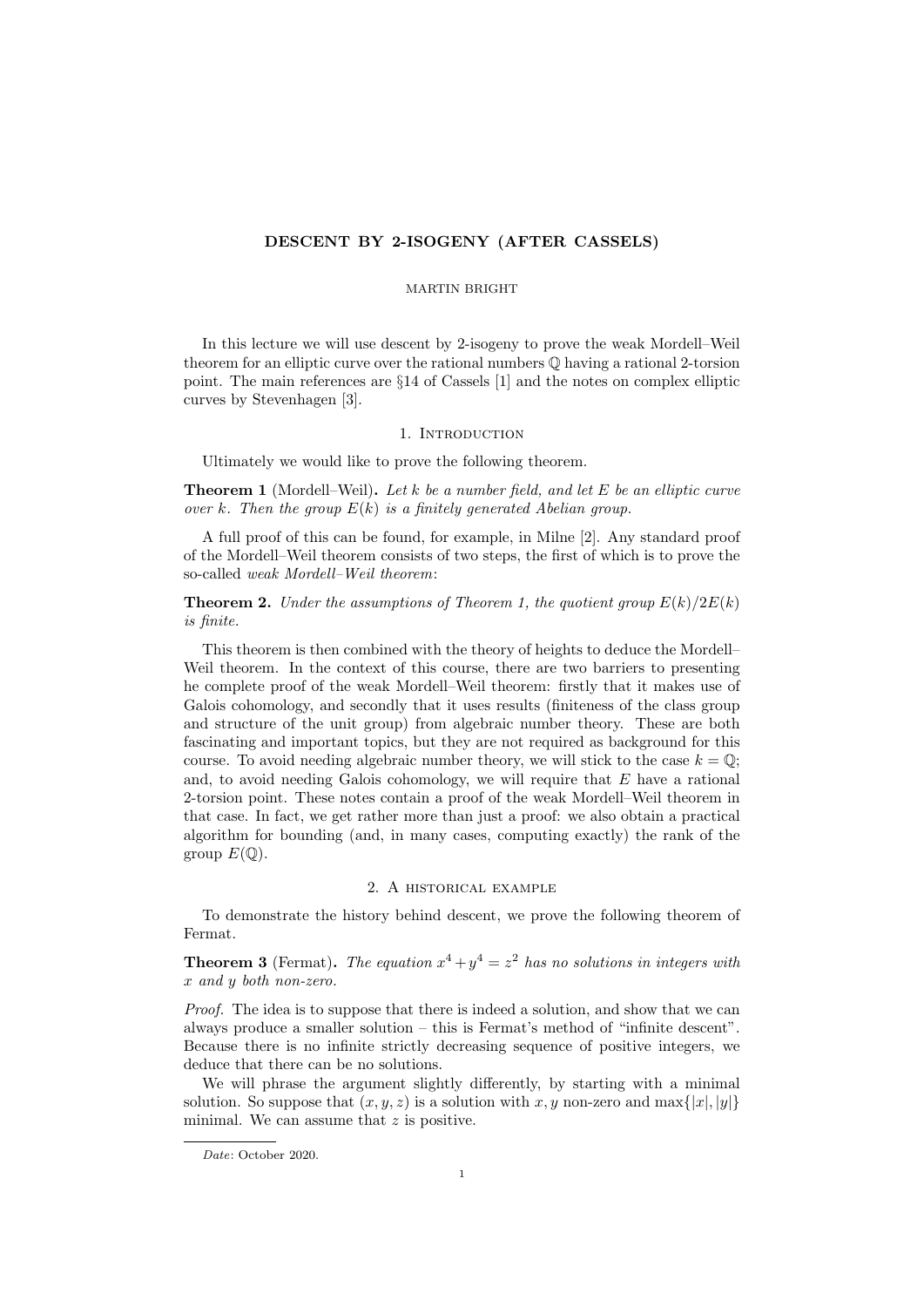#### 2 MARTIN BRIGHT

It follows that  $x, y, z$  are coprime: if some prime p were to divide all of  $x, y, z$ , then  $p^4$  would divide  $z^2$  and so  $p^2$  would divide z. So we could replace  $(x, y, z)$ by  $(x/p, y/p, z/p^2)$  and obtain a smaller solution, contradicting minimality. And in fact  $x, y, z$  are pairwise coprime, since any prime dividing two of them also has to divide the third.

Recall that the square of an even number is congruent to 0 (mod 4), and the square of an odd number is congruent to 1 (mod 4). So, looking at the equation modulo 4, we see that x and y cannot both be odd. As they are coprime, one must be odd and the other even. We assume that  $x$  is even and  $y$  is odd (and therefore z is also odd).

Now, rearranging the equation and factorising gives

$$
x^4 = (z + y^2)(z - y^2).
$$

The left-hand side is positive; since  $z + y^2$  is positive, both the factors on the righthand side must be positive. Let's consider their gcd. If a prime  $p$  divides both  $(z + y^2)$  and  $(z - y^2)$ , then p also divides  $(z + y^2) + (z - y^2) = 2z$ . If p were to divide z, then p would also divide  $(z + y^2) - z = y^2$ ; but y and z are coprime. So p can only be 2.

We thus have two positive integers, with no prime factors in common apart from possibly 2, whose product is a fourth power. Considering prime factorisations shows that  $(z + y^2)$  and  $(z - y^2)$  must both be of the form  $2^r \times$  (fourth power). Furthermore,  $y^2$  and z are both odd, so only one of  $z \pm y^2$  is a multiple of 4. That means that one of  $z \pm y^2$  is of the form  $2 \times$  (fourth power), and the other is of the form  $8 \times$  (fourth power).

One possibility is

$$
z + y^2 = 8u^4
$$
,  $z - y^2 = 2v^4$ 

for some integers u, v. However, eliminating z gives  $y^2 = 4u^4 - v^4$  which is impossible, since  $y$  is odd (look modulo 4).

Therefore the other possibility holds:

$$
z + y^2 = 2u^4
$$
,  $z - y^2 = 8v^4$ ,

where  $u, v$  are coprime integers with u odd. Eliminating z gives

$$
y^2 = u^4 - 4v^4.
$$

This is the halfway point of the proof. We treat this equation in the same way as the original one: factorising gives

$$
4v^4 = (u^2 + y)(u^2 - y)
$$

and it follows that both  $u^2 \pm y$  must be of the form  $2 \times$  (fourth power). Setting  $u^2 + y = 2r^4$  and  $u^2 - y = 2s^4$  and eliminating y gives

$$
r^4 + s^4 = u^2,
$$

and so  $(r, s, u)$  is a new solution to our original equation. Going back through the substitutions shows  $x^4 = 16u^4v^4 = 16u^4r^4s^4$ ; so r, s are non-zero and smaller than x, contradicting minimality of the original solution.  $\square$ 

What is going on in this proof? We have two curves

$$
E: X^4 + Y^4 = Z^2
$$
 and  $E': U^4 - 4V^4 = W^2$ ,

together with two morphisms between them:

$$
\phi: E \to E', \quad (u, v, w) = (z, xy, x^4 - y^4)
$$
  

$$
\psi: E' \to E, \quad (x, y, z) = (2uv, w, u^4 + 4v^4).
$$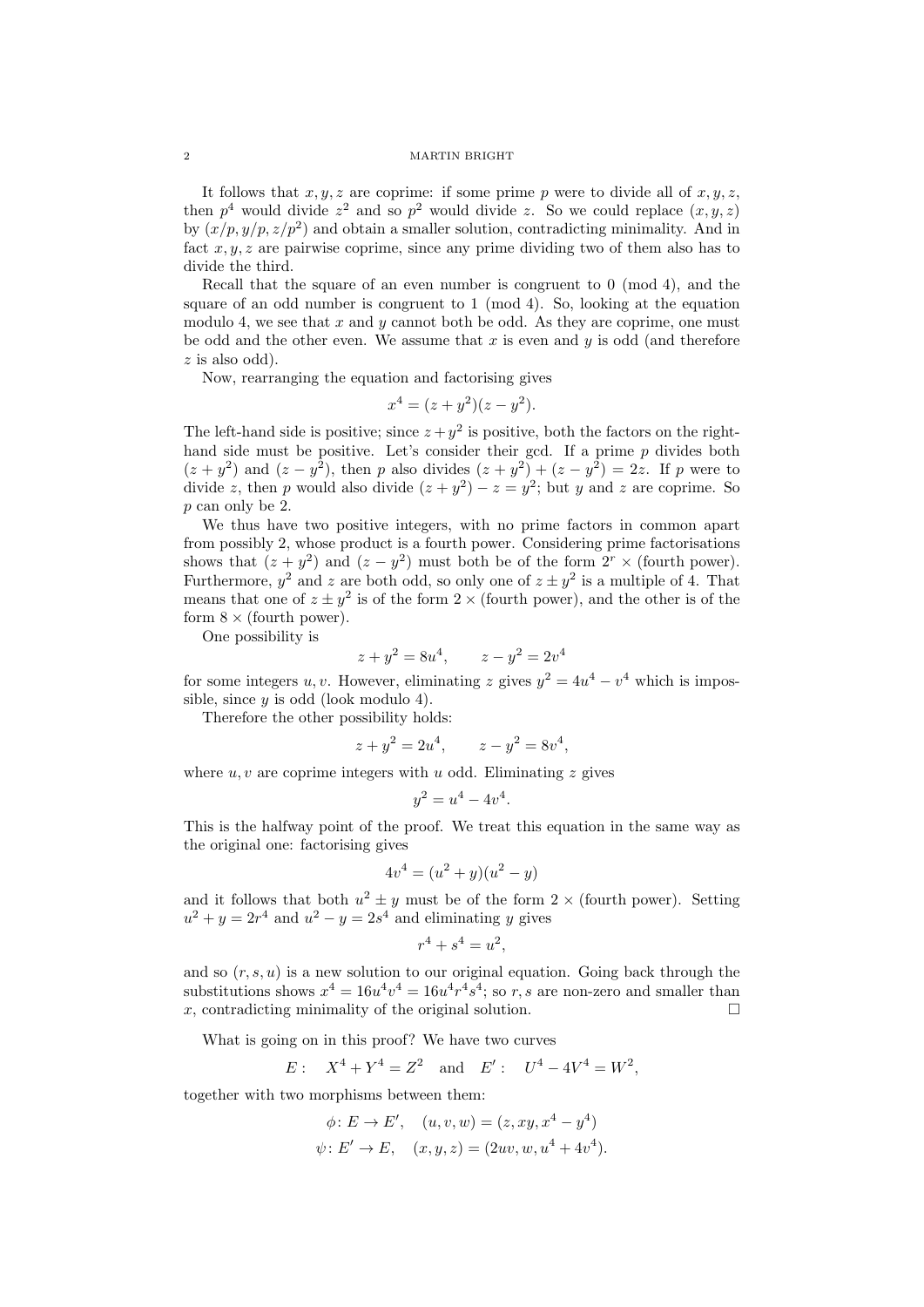These curves are both elliptic curves (though they look a little unusual since they are not in Weierstrass form), and the morphisms  $\phi, \psi$  are isogenies. In fact, the composition  $\psi \circ \phi : E \to E$  is multiplication by 2 in the group of E. In the proof, we started with a point  $P = (x, y, z) \in E(\mathbb{Q})$  and we showed that P was of the form  $\psi(P')$  for some  $P' = (u, v, w) \in E'(\mathbb{Q})$ . Then we showed that P' was of the form  $\phi(Q)$  for some  $Q = (r, s, u) \in E(Q)$ . The fact that Q had smaller coefficients than P (in fact,  $2Q = P$  in the group  $E(\mathbb{Q})$ ) led to a contradiction.

The idea of descent by 2-isogeny is to replicate this method on more general elliptic curves. In this particular example, the map  $\psi: E'(\mathbb{Q}) \to E(\mathbb{Q})$  was not quite surjective: we had to assume x odd, y even and z positive in order to lift the point P. In the second step, the map  $\phi: E(\mathbb{Q}) \to E'(\mathbb{Q})$  turned out to be surjective. The important general result will be that each of these homomorphisms has finite cokernel.

## 3. Constructing a 2-isogeny

We begin with an elliptic curve E defined over  $\mathbb Q$ , having a rational 2-torsion point. If E is in short Weierstrass form and the 2-torsion point is  $(\alpha, 0)$ , then the substitution  $X \mapsto X + \alpha$  translates the 2-torsion point to  $(0, 0)$  and the equation of E becomes

$$
E: \quad y^2 = x(x^2 + ax + b)
$$

and, after a suitable change of variables, we can assume  $a, b \in \mathbb{Z}$ . Because E is non-singular, the cubic on the right-hand side has three distinct roots: so we have  $b \neq 0$  and  $a^2 - 4b \neq 0$ .

**Lemma 4.** There is a second elliptic curve E' over  $\mathbb{Q}$  and an isogeny  $\phi: E \to E'$ having kernel  $\{O, (0, 0)\}$ . Specifically, E' is given by

$$
E': v^2 = u(u^2 + a'u + b')
$$

with  $a' = -2a$  and  $b' = a^2 - 4b$ ; and  $\phi$  is given by

$$
\phi(x,y) = \begin{cases} (x + a + b/x, y - by/x^2) & \text{if } x \neq 0; \\ O & \text{if } (x, y) = (0, 0). \end{cases}
$$

Proof. Of course, the easiest way to prove this lemma is simply to verify that the given  $E'$  and  $\phi$  have the claimed properties. However, it is interesting to see how we might have found them in the first place.

One method is to view  $E$  as an elliptic curve over  $\mathbb C$ . Then there is an isomorphism (of Riemann surfaces)  $\pi: \mathbb{C}/\Lambda \to E(\mathbb{C})$ , for some lattice  $\Lambda = \langle \lambda_1, \lambda_2 \rangle \subset \mathbb{C}$ . and the 2-torsion point can be taken to be  $\pi(\lambda_1/2)$ . Then E' and  $\phi$  need to fit into the commutative diagram

$$
\mathbb{C}/\Lambda \longrightarrow E(\mathbb{C})
$$
  
\n
$$
2:1 \downarrow \qquad 2:1 \downarrow \qquad \qquad 2:1 \downarrow \qquad \qquad 2:1 \downarrow \qquad \qquad 2:1 \downarrow \qquad \qquad 2:1 \downarrow \qquad \qquad 2:1 \downarrow \qquad \qquad 2:1 \downarrow \qquad \qquad 2:1 \downarrow \qquad \qquad 2:1 \downarrow \qquad \qquad 2:1 \downarrow \qquad \qquad 2:1 \downarrow \qquad \qquad 2:1 \downarrow \qquad \qquad 2:1 \downarrow \qquad \qquad 2:1 \downarrow \qquad \qquad 2:1 \downarrow \qquad \qquad 2:1 \downarrow \qquad \qquad 2:1 \downarrow \qquad \qquad 2:1 \downarrow \qquad \qquad 2:1 \downarrow \qquad \qquad 2:1 \downarrow \qquad \qquad 2:1 \downarrow \qquad \qquad 2:1 \downarrow \qquad \qquad 2:1 \downarrow \qquad \qquad 2:1 \downarrow \qquad \qquad 2:1 \downarrow \qquad \qquad 2:1 \downarrow \qquad \qquad 2:1 \downarrow \qquad \qquad 2:1 \downarrow \qquad \qquad 2:1 \downarrow \qquad \qquad 2:1 \downarrow \qquad \qquad 2:1 \downarrow \qquad \qquad 2:1 \downarrow \qquad \qquad 2:1 \downarrow \qquad \qquad 2:1 \downarrow \qquad \qquad 2:1 \downarrow \qquad \qquad 2:1 \downarrow \qquad \qquad 2:1 \downarrow \qquad \qquad 2:1 \downarrow \qquad \qquad 2:1 \downarrow \qquad \qquad 2:1 \downarrow \qquad \qquad 2:1 \downarrow \qquad \qquad 2:1 \downarrow \qquad \qquad 2:1 \downarrow \qquad \qquad 2:1 \downarrow \qquad \qquad 2:1 \downarrow \qquad \qquad 2:1 \downarrow \qquad \qquad 2:1 \downarrow \qquad \qquad 2:1 \downarrow \qquad \qquad 2:1 \downarrow \qquad \qquad 2:1 \downarrow \qquad \qquad 2:1 \downarrow \qquad \qquad 2:1 \downarrow \qquad \qquad 2:1 \downarrow \qquad \qquad 2:1 \downarrow \qquad \qquad 2:1 \downarrow \qquad \qquad 2:1 \downarrow
$$

For details of how this approach can be used to calculate E' and  $\phi$ , see Example 3.10 of [3].

Another approach is to use Galois theory, as in [1]. Suppose that there is such a morphism  $\phi$ ; then  $\phi$  induces a pull-back map  $\phi^* : \mathbb{Q}(E') \to \mathbb{Q}(E)$ , which realises  $\mathbb{Q}(E')$  as a subfield of  $\mathbb{Q}(E)$ , and the degree  $[\mathbb{Q}(E) : \phi^*\mathbb{Q}(E')]$  is 2. Since  $\phi$  maps a point  $P \in E$  and  $P + (0,0)$  to the same image, any rational function in  $\phi^* \mathbb{Q}(E')$ must be invariant under the automorphism of E induced by taking P to  $P + (0, 0)$ . Let us find such functions directly.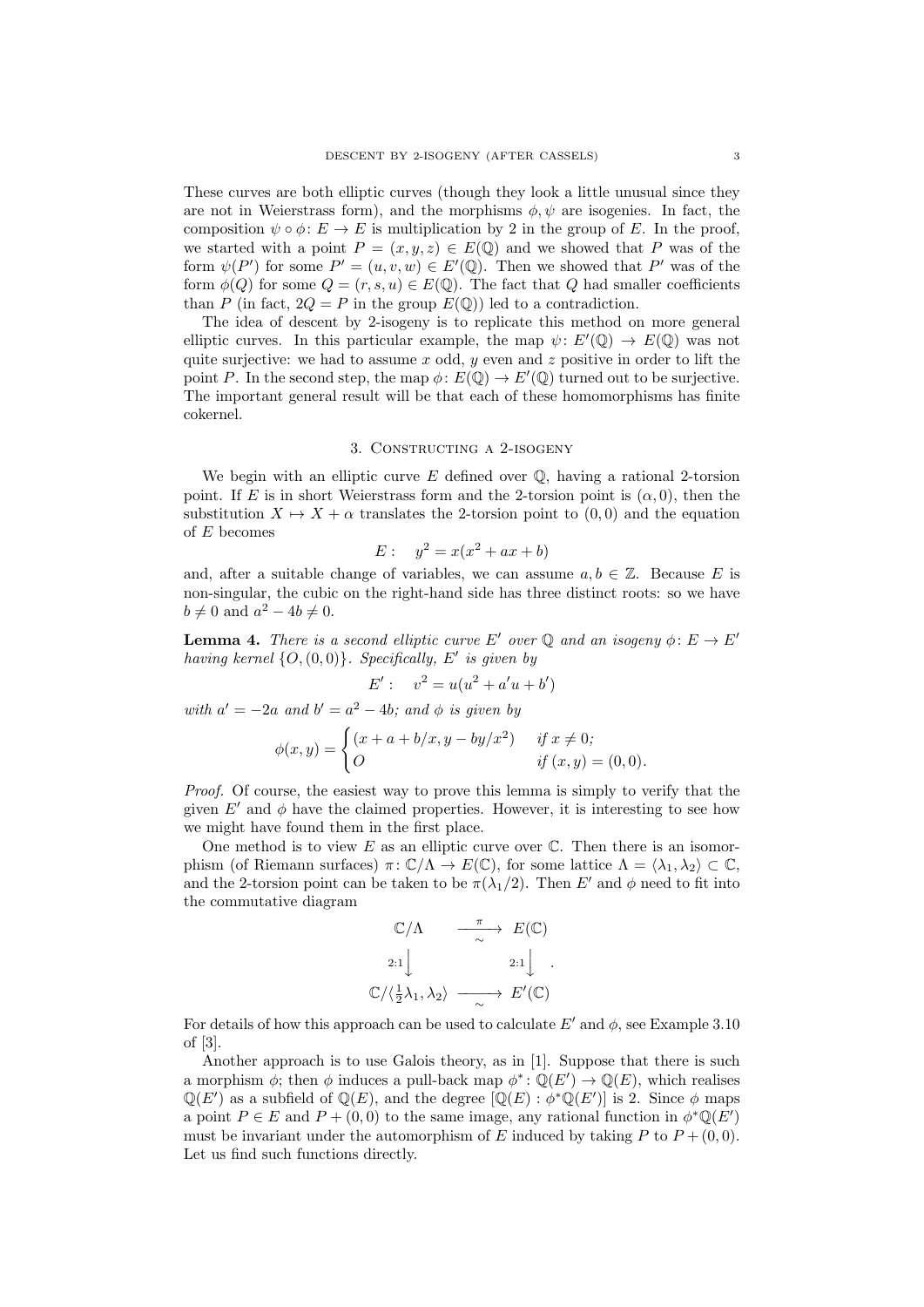#### 4 MARTIN BRIGHT

If  $P = (x, y)$  is a point of E, then we can calculate  $P + (0, 0) = (b/x, -by/x^2)$ . One function which is obviously invariant under replacing P with  $P + (0,0)$  is the function  $x + b/x$ ; it turns out to be slightly better to instead use the function  $\lambda = x + a + b/x$ , which the equation for E shows is equal to  $(y/x)^2$ . Similarly, adding the y-coordinates of P and  $P + (0,0)$  gives the function  $\mu = y - by/x^2$ . These functions  $(\lambda, \mu)$  certainly define a morphism  $\psi$  from E to somewhere, which satisfies  $\psi(P) = \psi(P + (0,0))$  for all points P of E.

Now check that  $\lambda, \mu$  satisfy the equation

$$
\mu^2 = \lambda(\lambda^2 + a'\lambda + b')
$$

with  $a' = -2a$  and  $b' = a^2 - 4b$ . That means that the image of  $\psi$  is contained in the elliptic curve  $E'$  defined by that equation. If we can show that  $\psi$  has degree 2. then  $\psi$  will indeed be the  $\phi$  that we have been looking for. The subfield  $\psi^* \mathbb{Q}(E')$ of  $\mathbb{Q}(E)$  is generated by  $\lambda$  and  $\mu$ ; and both x and y can be written as rational or  $\mathcal{Q}(E)$  is generated by  $\lambda$  and  $\mu$ ; and both x and y can be written as<br>expressions in  $\lambda$ ,  $\mu$  and  $\sqrt{\lambda} = y/x$ . Since x and y generate  $\mathbb{Q}(E)$ , we have

$$
\psi^* \mathbb{Q}(E') = \mathbb{Q}(\lambda, \mu) \subsetneq \mathbb{Q}(E) \subset \mathbb{Q}(\lambda, \mu, \sqrt{\lambda})
$$

and the total extension here has degree 2; so  $\psi$  does indeed have degree 2.

The new curve  $E'$  also has a 2-torsion point at  $(0, 0)$ , and this was the reason for choosing  $\lambda$  rather than  $x + b/x$  for the coordinate on E'. It is natural to ask what happens if we apply the same construction again, starting with  $E'$ . We obtain an isogeny  $\phi' : E' \to E''$ , where  $E''$  is defined by

$$
E'' : Y^2 = X(X^2 + a''X + b'')
$$

and we calculate

$$
a'' = -2a' = 4a, \quad b'' = (a')^2 - 4b' = 4a^2 - 4(a^2 - 4b) = 16b.
$$

Now the substitution  $X \mapsto 4x, Y \mapsto 8y$  gives an isomorphism from  $E''$  to E. So applying the construction of Lemma 4 twice takes us back to where we started. More precisely, we can check that the following holds:

**Lemma 5.** Under the conditions of Lemma 4, there is a second isogeny  $\hat{\phi} \colon E' \to E$ , defined by

$$
\hat{\phi}(u,v) = \begin{cases} \left(\frac{1}{4}(u+a'+b'/u), \frac{1}{8}(v-b'v/u^2)\right) & \text{if } x \neq 0; \\ O & \text{if } (u,v) = (0,0). \end{cases}
$$

The kernel of  $\hat{\phi}$  consists of  $\{O,(0,0)\}\subset E'(\mathbb{Q})$ , and the composite  $\hat{\phi}\circ\phi\colon E\to E$  is equal to multiplication by 2 in the group law of  $E$ .

Remark. The isogeny  $\phi$  is called the *dual isogeny* to  $\phi$ . This is a special case of a more general phenomenon: for every isogeny  $\phi$  of degree n, there is a dual isogeny  $\hat{\phi}$  in the opposite direction such that  $\hat{\phi} \circ \phi$  is multiplication by n.

#### 4. The cokernel of the 2-isogeny

The next step is to understand the image of  $E(\mathbb{Q})$  inside  $E'(\mathbb{Q})$ . To do this, we define a map from  $E'(\mathbb{Q})$  to the quotient group  $\mathbb{Q}^{\times}/(\mathbb{Q}^{\times})^2$ . This quotient group consists of equivalence classes of non-zero rational numbers, where  $\alpha$  and  $\alpha\beta^2$  are considered equivalent. It follows that each equivalence class contains exactly one element that is a square-free integer.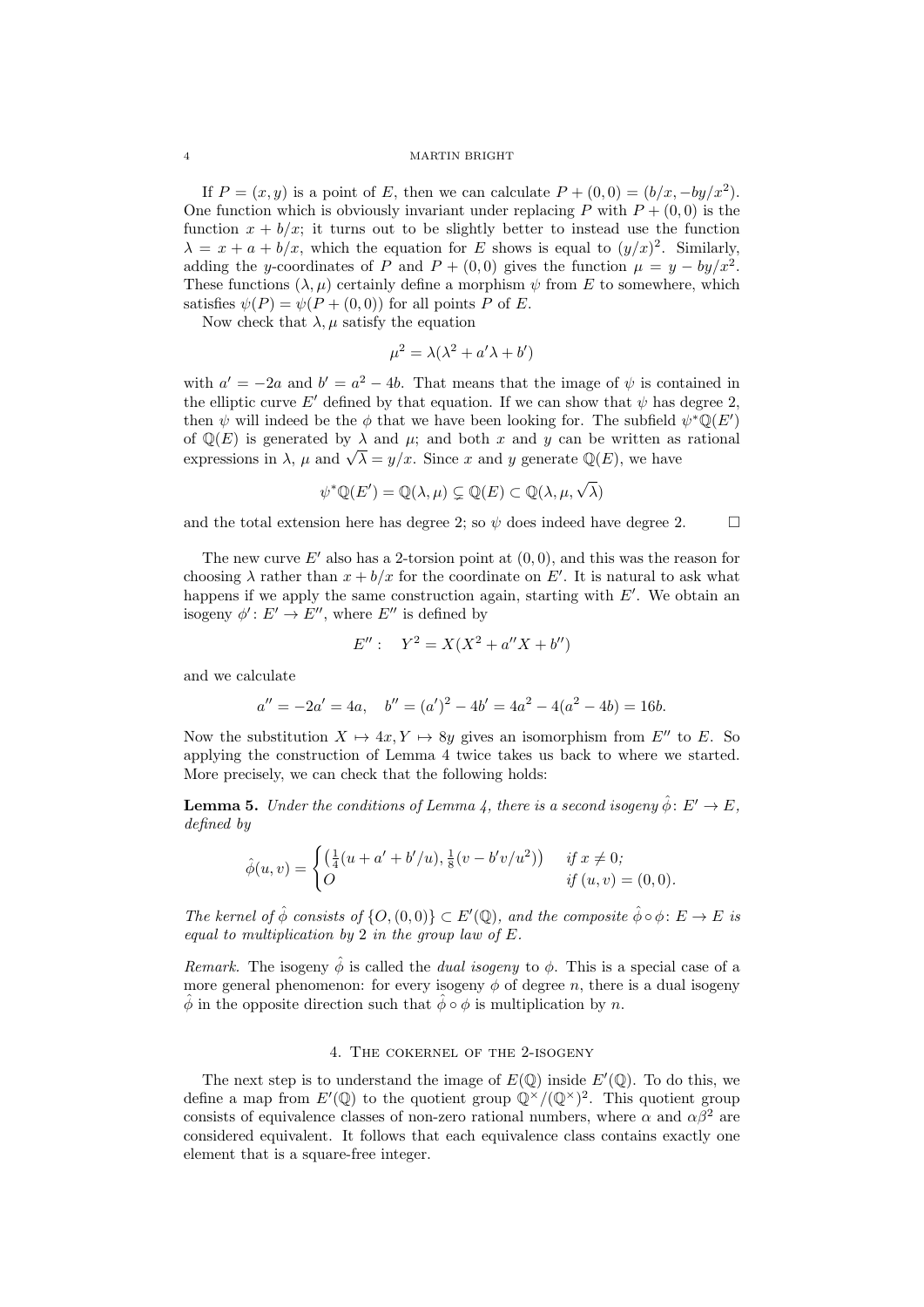**Lemma 6.** Define a function  $q: E'(\mathbb{Q}) \to \mathbb{Q}^{\times}/(\mathbb{Q}^{\times})^2$  as follows.

$$
q((u, v)) = [u] \quad \text{if } u \neq 0; \\
q((0, 0)) = [a^2 - 4b]; \\
q(O) = [1].
$$

Then q is a homomorphism of groups, and the sequence

$$
E(\mathbb{Q}) \xrightarrow{\phi} E'(\mathbb{Q}) \xrightarrow{q} \mathbb{Q}^{\times}/(\mathbb{Q}^{\times})^2
$$

is exact.

*Proof.* To see that q is a homomorphism of groups, consider two points  $P, Q \in E(\mathbb{Q})$ and suppose that  $P \neq \pm Q$  and that neither is equal to (0,0). Then the line L through P and Q is defined by  $v = cu + d$ , and L meets E' in the three points  $P, Q, -(P+Q)$ . Substituting the equation of L into the equation for E' gives

$$
(cu + d)^2 = u(u^2 + a'u + b')
$$

and so

$$
u^{3} + (a' - c^{2})u^{2} + (b' - 2cd)u - d^{2} = 0.
$$

The three roots of this equation correspond to the u-coordinates of  $P, Q, P+Q$ , and the product of the three roots is  $d^2$ , a square. This gives  $u(P)u(Q)u(P+Q) = d^2$ , or equivalently  $u(P+Q) = u(P)u(Q)(d/u(P)u(Q))^2$ . The remaining cases when one of  $P, Q, P + Q$  is equal to O, or when either  $u(P)$  or  $u(Q)$  is 0, can be checked separately.

Now let us show that the kernel of q contains  $\phi(E(\mathbb{Q}))$ . First suppose that  $(x, y) \neq (0, 0)$  lies in  $E(\mathbb{Q})$ ; then  $q(\phi(x, y))$  is equal to  $x + a + b/x = (y/x)^2$  so is a non-zero square, unless  $y = 0$ . The case  $y = 0$  can only happen when E has a rational 2-torsion point other than  $(0,0)$ , in which case the discriminant  $a^2 - 4b$ must be a square; then we have  $q(\phi(x, y)) = q((0, 0)) = a^2 - 4b$ . Finally, we also have  $q(\phi((0,0))) = q(O) = 1$  and  $q(\phi(O)) = q(O) = 1$ . In all cases, for  $P \in E(\mathbb{Q})$ , we have  $q(\phi(P)) \in (\mathbb{Q}^{\times})^2$ , that is,  $\phi(P)$  lies in the kernel of q.

Finally, we show that the kernel of q is contained in  $\phi(E(\mathbb{Q}))$ . Suppose that  $(u, v) \in E'(\mathbb{Q})$  lies in ker q, with  $u \neq 0$ ; then u is a square. The point  $(x, y)$  with  $x = \frac{1}{2}(u + \sqrt{u}v - a)$  and  $y = \sqrt{u}x$  lies in  $E(\mathbb{Q})$ , and it is easy to check that  $\phi(x, y)$  is equal to  $(u, v)$ . Now suppose  $(u, v) = (0, 0)$ . Any point  $(x, y)$  satisfying  $\phi(x,y) = (0,0)$  satisfies  $x + a + b/x = 0$ , or equivalently  $x^2 + ax + b = 0$ ; this has rational solutions if and only if  $q((0,0)) = a^2 - 4b$  is a square. Also O always lies in the image of  $E(\mathbb{Q})$ . Thus  $\phi(E(\mathbb{Q}))$  contains ker q.

Remark. For experts in Galois cohomology, this lemma is a very explicit version of the following fact. The short exact sequence

$$
0 \to \ker \phi \to E(\bar{\mathbb{Q}}) \xrightarrow{\phi} E'(\bar{\mathbb{Q}}) \to 0
$$

gives rise to a long exact sequence in Galois cohomology, part of which is

$$
E(\mathbb{Q}) \xrightarrow{\phi} E'(\mathbb{Q}) \xrightarrow{\partial} H^1(\mathbb{Q}, \ker \phi).
$$

We know that ker  $\phi = \{O, (0, 0)\}\$ is isomorphic to  $\mathbb{Z}/2\mathbb{Z}$ , and a standard calculation gives  $H^1(\mathbb{Q}, \mathbb{Z}/2\mathbb{Z}) \cong \mathbb{Q}^{\times}/(\mathbb{Q}^{\times})^2$ . The map q is then identified with the boundary map  $\partial$ .

The isomorphism theorem shows that coker  $\phi = E'(\mathbb{Q})/\phi(E(\mathbb{Q}))$  is isomorphic to the image im q. The following lemma helps us to identify which elements of  $\mathbb{Q}^{\times}/(\mathbb{Q}^{\times})^2$  lie in im q.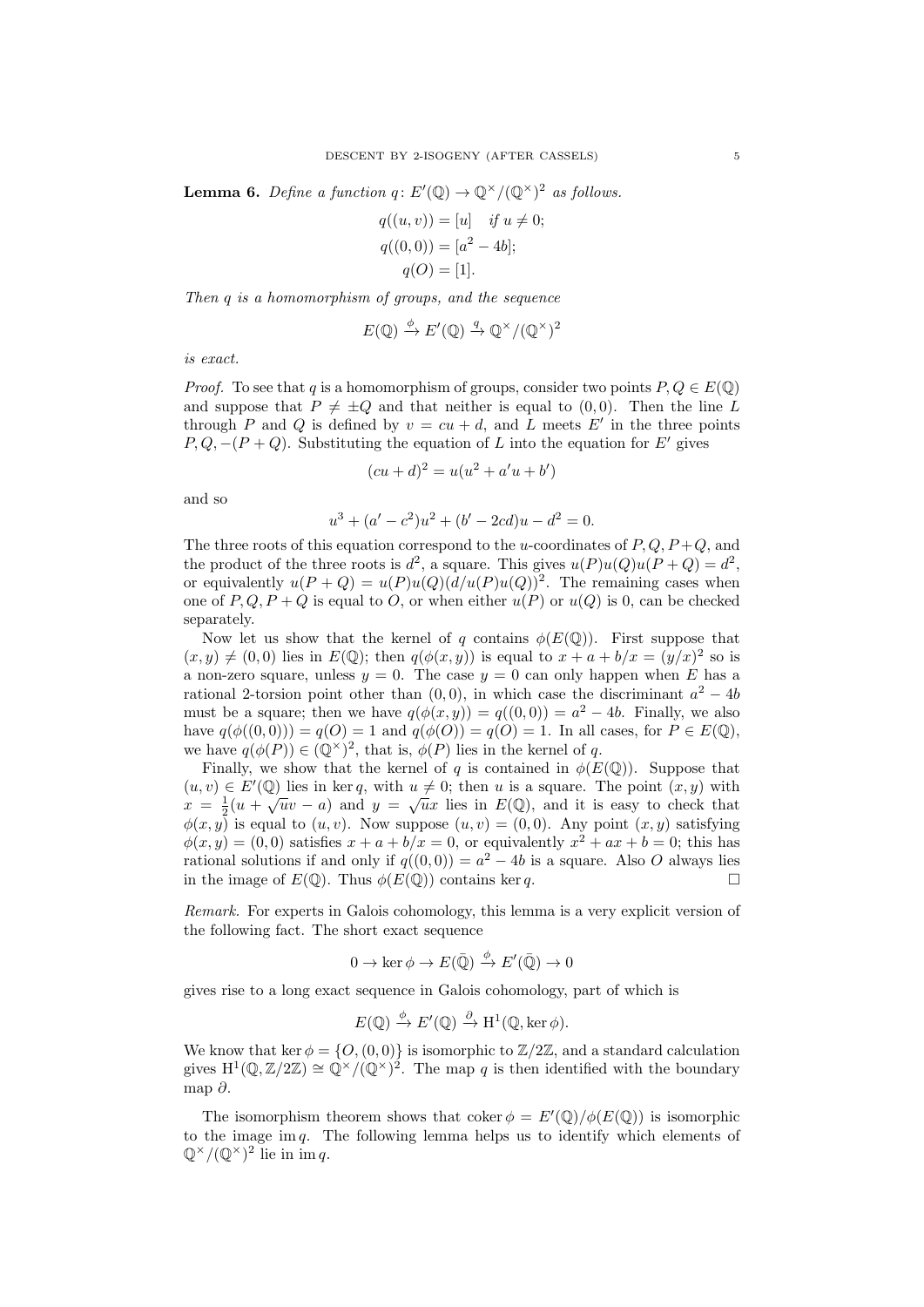**Lemma 7.** Let r be a square-free integer. The class  $[r] \in \mathbb{Q}^{\times}/(\mathbb{Q}^{\times})^2$  lies in the image of q if and only if the equation

$$
r^2\ell^4 + a'r\ell^2m^2 + b'm^4 = rn^2
$$

has a non-zero solution  $(\ell, m, n)$  with  $\ell, m, n \in \mathbb{Z}$ . Furthermore, this can only happen if  $r$  divides  $b'$ .

*Proof.* For  $r = 1$  the equation always has the solution  $(1, 0, 1)$ , so [1] always lies in the image of q. Similarly, b' lies in the image of q because for  $r = b'$  there is the solution  $(0, 1, 1)$ . Suppose now that  $r \neq 1, b'$  and that there exists  $(u, v) \in E'(\mathbb{Q})$ with  $q((u, v)) = r$ . Then we have  $u \neq 0$ , and  $[u] = [r]$  in  $\mathbb{Q}^{\times}/(\mathbb{Q}^{\times})^2$ . Looking at the equation of E', we see that  $u(u^2 + a'u + b')$  is a square, and so furthermore  $[u^2 + a'u + b'] = [u] = [r]$ . Equivalently, there are rational numbers s, t satisfying  $u = rt^2$  and  $u^2 + a'u + b' = rs^2$ . Substituting the first into the second gives

$$
r^2t^4 + a'rt^2 + b' = rs^2
$$

.

Writing  $t = \ell/m$  with  $\ell, m$  coprime integers, and clearing denominators, we obtain

$$
r^2\ell^4 + a'r\ell^2m^2 + b'm^4 = r(sm^2)^2;
$$

The left-hand side is an integer. If  $sm^2$  were not an integer, then the right-hand side would not be an integer (because r is square-free); so we can write  $sm^2 = n$ with  $n \in \mathbb{Z}$ . We have proved: if r lies in the image of q, then the equation

(1) 
$$
r^2\ell^4 + a'r\ell^2m^2 + b'm^4 = rn^2
$$

has a solution with  $\ell, m, n \in \mathbb{Z}$ , and with  $\ell, m$  coprime. Conversely, it is easy to verify that any solution to (1) with  $\ell, m, n \in \mathbb{Z}$  gives rise to a  $(u, v)$  satisfying  $q((u, v)) = [r].$ 

Next, we show that this can only happen if  $r$  divides  $b'$ . Suppose that we have a solution  $(\ell, m, n) \in \mathbb{Z}^3$ , and that there is a prime p satisfying  $p \mid r$  but  $p \nmid b'$ . Then p must divide  $b'm^4$ , and therefore  $p \mid m$ . Now every term on the left-hand side is divisible by  $p^2$ ; so  $rn^2$  is divisible by  $p^2$ ; since r is square-free, it follows that p divides n. Now every term except possibly the first one is divisible by  $p^3$ ; therefore  $r^2\ell^4$  is also divisible by  $p^3$ , and (again since r is square-free) it follows that p divides  $\ell$ . But  $\ell$  and m were coprime, giving a contradiction.

Remark. Once it is known that  $r$  divides  $b'$ , the equation (1) is equivalent to

(2) 
$$
r\ell^4 + a'\ell^2 m^2 + (b'/r)m^4 = n^2.
$$

**Corollary 8.** The quotient  $E'(\mathbb{Q})/\phi(E(\mathbb{Q}))$  is finite.

*Proof.* Lemma 7 shows that the image of q is finite, since there are only finitely many integers dividing b'. By the isomorphism  $E'(\mathbb{Q})/\phi(E(\mathbb{Q})) \cong \text{im } q$ , it follows that  $E'(\mathbb{Q})/\phi(E(\mathbb{Q}))$  is finite.

Remark. To explicitly calculate im q, we can list the r dividing  $b'$  and (try to) test whether  $(2)$  has integer solutions for each such r. We often also want to do the same calculation with  $\hat{\phi}$  in place of  $\phi$ . In that case, Lemma 7 states that we have to check every r satisfying  $r \mid ((a')^2 - 4b') = 16b$ . A closer look at the proof shows that it is actually sufficient to consider  $r$  dividing  $b$ .

### 5. The weak Mordell–Weil theorem

In this section we deduce Theorem 2 in the case that  $k = 0$  and E has a rational 2-torsion point. We begin with a standard lemma from homological algebra.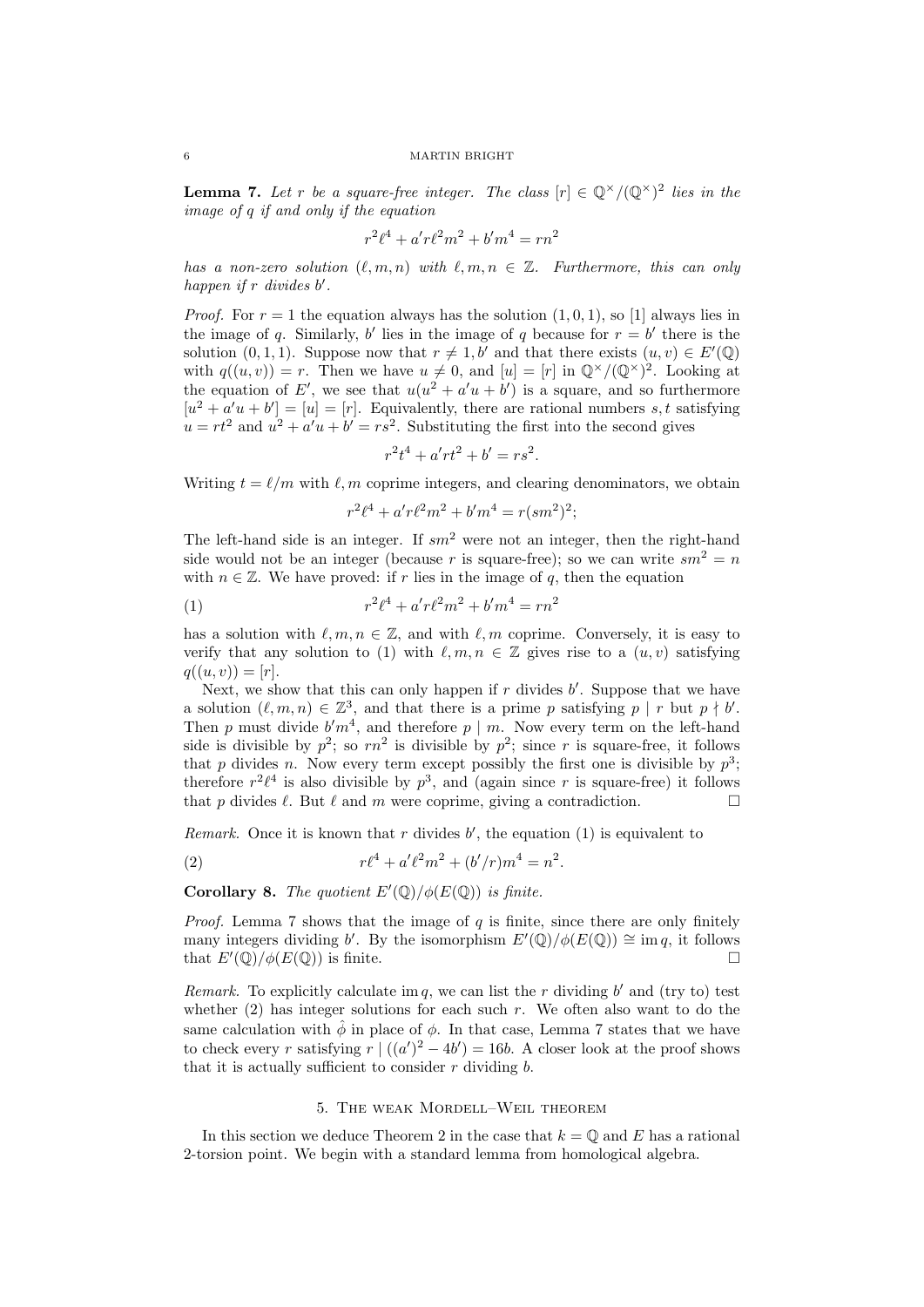**Lemma 9** (Kernel-cokernel sequence). Let  $A \xrightarrow{f} B \xrightarrow{g} C$  be two homomorphisms of Abelian groups. Then the sequence

$$
0 \to \ker(f) \xrightarrow{\mathrm{id}} \ker(g \circ f) \xrightarrow{f} \ker(g) \xrightarrow{\mathrm{id}} \operatorname{coker}(f) \xrightarrow{g} \operatorname{coker}(g \circ f) \xrightarrow{\mathrm{id}} \operatorname{coker}(g) \to 0
$$
  
is exact.

*Proof.* This is an easy verification (or see any homological algebra textbook).  $\square$ 

*Proof of Theorem 2 in the special case.* Suppose that  $E$  is an elliptic curve over  $\mathbb Q$ having a rational 2-torsion point P. By Lemma 4 there is another elliptic curve E' over Q and an isogeny  $\phi: E \to E'$  with kernel  $\{O, P\}$ . By Lemma 5, there is a dual isogeny  $\hat{\phi} \colon E' \to E$ , and the compostion  $\hat{\phi} \circ \phi$  is equal to multiplication by 2. By Corollary 8 applied to  $\phi$  and  $\hat{\phi}$  respectively, both of  $E'(\mathbb{Q})/\phi(E(\mathbb{Q}))$  and  $E(\mathbb{Q})/\hat{\phi}(E'(\mathbb{Q}))$  are finite. Now the kernel-cokernel sequence for the composition  $E(\mathbb{Q}) \xrightarrow{\phi} E'(\mathbb{Q}) \xrightarrow{\hat{\phi}} E(\mathbb{Q})$  contains

$$
E'(\mathbb{Q})/\phi(E(\mathbb{Q})) \xrightarrow{\hat{\phi}} E(\mathbb{Q})/2E(\mathbb{Q}) \to E(\mathbb{Q})/\hat{\phi}(E'(\mathbb{Q})) \to 0
$$

and therefore  $E(\mathbb{Q})/2E(\mathbb{Q})$  is also finite.

Remark. Using the kernel-cokernel sequence, it is easy to compute the order of  $E(\mathbb{Q})/2E(\mathbb{Q})$  in terms of the orders of the other groups. This is because all the groups are finite-dimensional vector spaces over  $\mathbb{F}_2$ , and in any exact sequence of finite-dimensional vector spaces the alternating sum of the dimensions is zero. (This is an easy generalisation of the rank-nullity theorem.)

# 6. An example

We finish by going through an example, which is Example 1 of  $[1, §14]$ . Let E be the curve

$$
E: \quad y^2 = x(x^2 - x + 6).
$$

Then  $E'$  is the curve

$$
E': \quad v^2 = u(u^2 + 2u - 23).
$$

According to Lemma 7, to compute  $E'(\mathbb{Q})/\phi(E(\mathbb{Q}))$  we must go through all squarefree r satisfying r | −23 and decide whether the equation (2) has integer solutions. There are only four choices for r, being  $\pm 1$  and  $\pm 23$ . We already know  $q((0,0))$  = [−23], so we just have to decide whether im(q) is the subgroup  $\{\pm 1, \pm 23\}$  $\mathbb{Q}^{\times}/(\mathbb{Q}^{\times})^2$ , of order 4, or the subgroup  $\{1, -23\} \subset \mathbb{Q}^{\times}/(\mathbb{Q}^{\times})^2$ , of order 2. To do so, it is enough to check either  $r = -1$  or  $r = 23$ , and we'll check  $r = -1$ .

This corresponds to the equation

$$
-\ell^4 + 2\ell^2 m^2 + 23m^4 = n^2.
$$

Completing the square allows us to write this as

$$
-(\ell^2 - m^2)^2 + 24m^4 = n^2
$$

which has no solutions modulo 9. Therefore  $r = -1$  does not lie in im(q), and we have calculated that  $E'(\mathbb{Q})/\phi(E(\mathbb{Q}))$  has order 2 and is generated by the class of  $(0, 0).$ 

To compute  $E(\mathbb{Q})/\hat{\phi}(E'(\mathbb{Q}))$ , we have to look at all square-free r dividing 6. These are  $r = \pm 1, \pm 2, \pm 3, \pm 6$ . We already know that the class  $[6] \in \mathbb{Q}^{\times}/(\mathbb{Q}^{\times})^2$ corresponds to the point  $(0, 0)$ . A negative r is never going to work, since it results in the left-hand side of (2) being negative definite. So we are down to two options for  $\text{im}(q)$ : either  $\{1, 2, 3, 6\}$  or  $\{1, 6\}$ . To decide, we can choose to check either 2 or 3. Taking  $r = 2$  in (2) gives the equation

$$
2\ell^4 - \ell^2 m^2 + 3m^4 = n^2,
$$